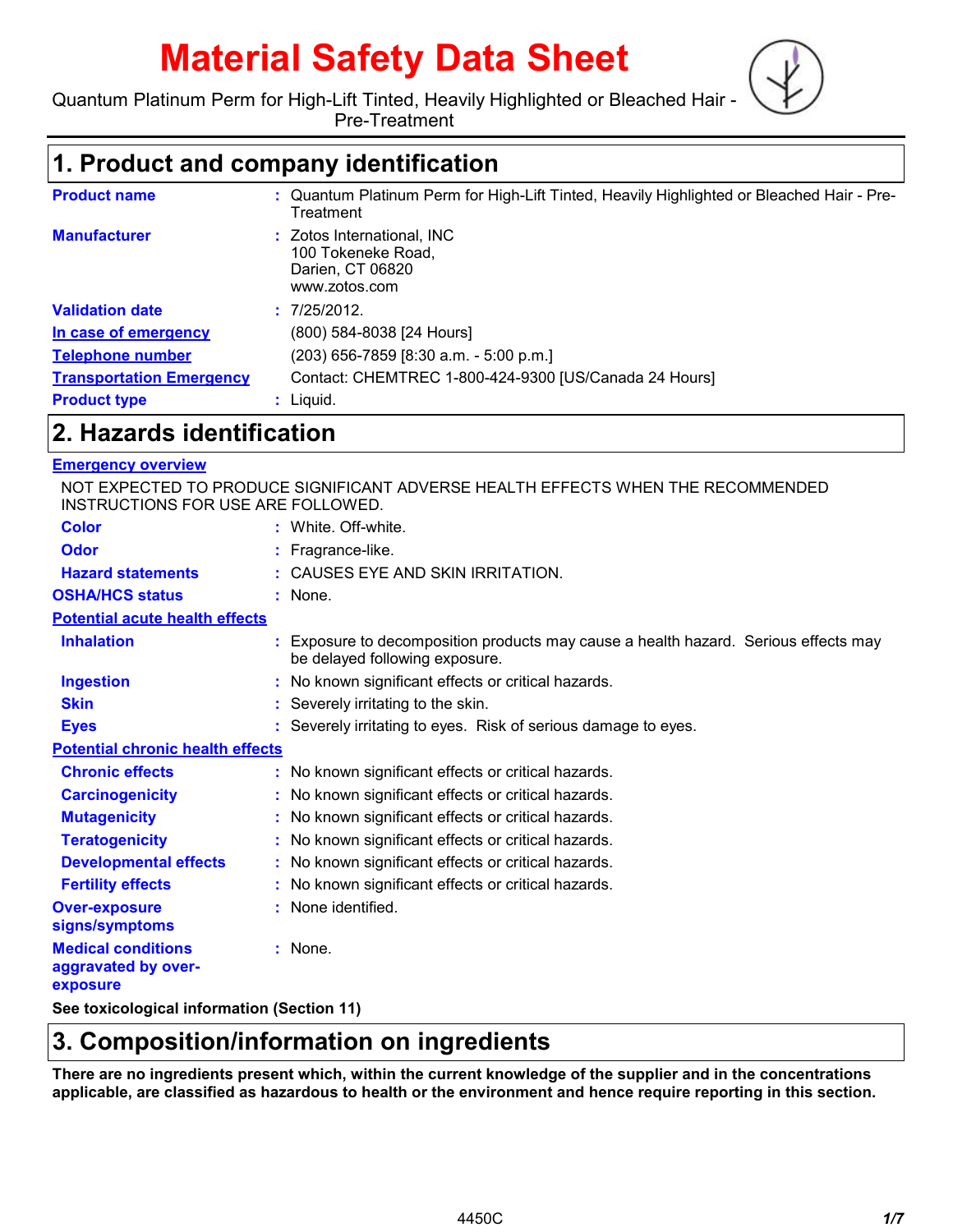| 4. First aid measures             |                                                                                                                                                                                                                                                                                                   |  |
|-----------------------------------|---------------------------------------------------------------------------------------------------------------------------------------------------------------------------------------------------------------------------------------------------------------------------------------------------|--|
| <b>Eye contact</b>                | : In case of contact, immediately flush eyes with plenty of water for at least 15 minutes.<br>May cause eye irritation.                                                                                                                                                                           |  |
| <b>Skin contact</b>               | : Prolonged or repeated contact with skin or mucous membrane may result in irritation<br>symptoms, such as redness, blistering, dermatitis etc. Discontinue use of product Apply<br>cold compresses to affected areas to relieve any discomfort Seek medical attention if<br>irritation persists. |  |
| <b>Inhalation</b>                 | : Move affected person to fresh air.                                                                                                                                                                                                                                                              |  |
| <b>Ingestion</b>                  | : Have conscious person drink several glasses of water or milk. Do not induce vomiting.<br>Get medical attention if adverse health effects persist or are severe.                                                                                                                                 |  |
| <b>Protection of first-aiders</b> | : Use suitable protective equipment (section 8).                                                                                                                                                                                                                                                  |  |
| <b>Notes to physician</b>         | : Treat symptomatically.                                                                                                                                                                                                                                                                          |  |

# **5. Fire-fighting measures**

| <b>Flammability of the product</b>                       | : In a fire or if heated, a pressure increase will occur and the container may burst.                                                                                                               |
|----------------------------------------------------------|-----------------------------------------------------------------------------------------------------------------------------------------------------------------------------------------------------|
| <b>Extinguishing media</b>                               | : Extinguish fire using an agent suitable for the surrounding fire. Dike liquid for later<br>disposal.                                                                                              |
| <b>Special exposure hazards</b>                          | : Promptly isolate the scene by removing all persons from the vicinity of the incident if<br>there is a fire. No action shall be taken involving any personal risk or without suitable<br>training. |
| <b>Special fire-fighting</b><br>procedures               | : None.                                                                                                                                                                                             |
| <b>Hazardous thermal</b><br>decomposition products       | Decomposition products may include the following materials:<br>carbon dioxide<br>carbon monoxide<br>nitrogen oxides<br>halogenated compounds<br>metal oxide/oxides                                  |
| <b>Special protective</b><br>equipment for fire-fighters | : Non-combustible. No special recommendations.                                                                                                                                                      |

# **6. Accidental release measures**

| <b>Personal precautions</b>      | : Do not touch or walk through spilled material. Keep container closed.                                                                                                                                                                   |
|----------------------------------|-------------------------------------------------------------------------------------------------------------------------------------------------------------------------------------------------------------------------------------------|
| <b>Environmental precautions</b> | : Avoid dispersal of spilled material and runoff and contact with soil, waterways, drains<br>and sewers. Inform the relevant authorities if the product has caused environmental<br>pollution (sewers, waterways, soil or air).           |
| <b>Methods for cleaning up</b>   | : Containers that have been opened must be carefully resealed and kept upright to<br>prevent leakage. Place spilled material in an appropriate container for disposal. After<br>contact with skin, wash immediately with plenty of water. |

### **7. Handling and storage**

**Handling 19.1 Tandling 19.1 Avoid contact with skin and eyes. Store in a dry, cool and well-ventilated area, away** from incompatible materials (see Section 10).

**Storage b**: Keep container tightly closed. Store in a dry place.

# **8. Exposure controls/personal protection**

**Canada**

**Occupational exposure limits** No exposure limit value known.

**Mexico**

**Occupational exposure limits**

No exposure limit value known.

**Consult local authorities for acceptable exposure limits.**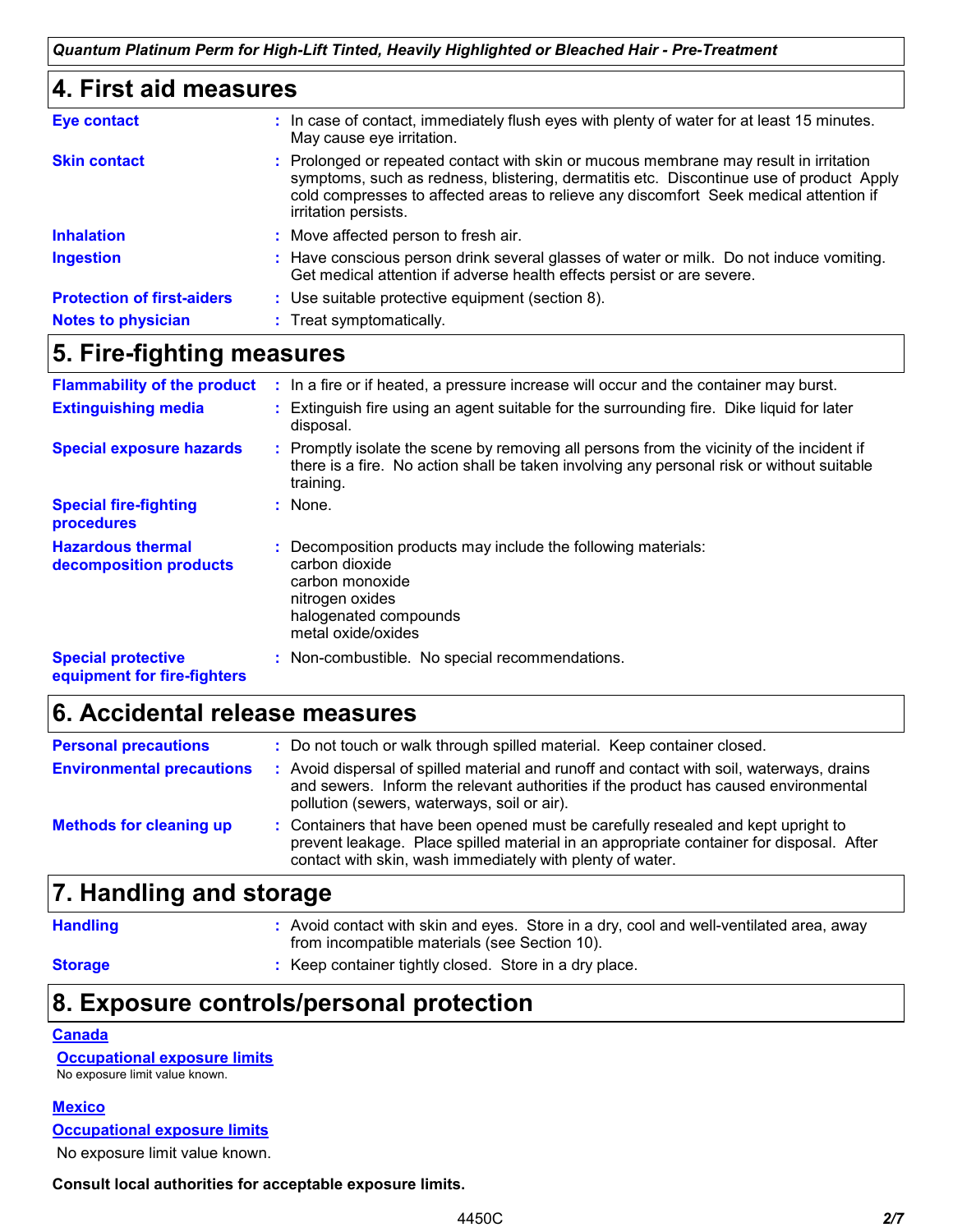# **8. Exposure controls/personal protection**

| <b>Recommended monitoring</b><br>procedures      | : If this product contains ingredients with exposure limits, personal, workplace atmosphere<br>or biological monitoring may be required to determine the effectiveness of the ventilation<br>or other control measures and/or the necessity to use respiratory protective equipment.                                                                                                              |
|--------------------------------------------------|---------------------------------------------------------------------------------------------------------------------------------------------------------------------------------------------------------------------------------------------------------------------------------------------------------------------------------------------------------------------------------------------------|
| <b>Engineering measures</b>                      | : In case of insufficient ventilation, wear suitable respiratory equipment.                                                                                                                                                                                                                                                                                                                       |
| <b>Hygiene measures</b>                          | : Wash hands, forearms and face thoroughly after handling chemical products, before<br>eating, smoking and using the lavatory and at the end of the working period. Appropriate<br>techniques should be used to remove potentially contaminated clothing. Wash<br>contaminated clothing before reusing. Ensure that eyewash stations and safety showers<br>are close to the workstation location. |
| <b>Personal protection</b>                       |                                                                                                                                                                                                                                                                                                                                                                                                   |
| <b>Respiratory</b>                               | : Use a properly fitted, air-purifying or air-fed respirator complying with an approved<br>standard if a risk assessment indicates this is necessary. Respirator selection must be<br>based on known or anticipated exposure levels, the hazards of the product and the safe<br>working limits of the selected respirator.                                                                        |
| <b>Hands</b>                                     | : Wear suitable gloves.                                                                                                                                                                                                                                                                                                                                                                           |
| <b>Eyes</b>                                      | : Safety eyewear complying with an approved standard should be used when a risk<br>assessment indicates this is necessary to avoid exposure to liquid splashes, mists or<br>dusts.                                                                                                                                                                                                                |
| <b>Skin</b>                                      | : Personal protective equipment for the body should be selected based on the task being<br>performed and the risks involved and should be approved by a specialist before handling<br>this product.                                                                                                                                                                                               |
| <b>Environmental exposure</b><br><b>controls</b> | : Emissions from ventilation or work process equipment should be checked to ensure they<br>comply with the requirements of environmental protection legislation. In some cases,<br>fume scrubbers, filters or engineering modifications to the process equipment will be<br>necessary to reduce emissions to acceptable levels.                                                                   |
| <b>Other protection</b>                          | : Not available.                                                                                                                                                                                                                                                                                                                                                                                  |

# **9. Physical and chemical properties**

| <b>Physical state</b>             | : Liquid. [Viscous liquid.]            |
|-----------------------------------|----------------------------------------|
| <b>Flash point</b>                | : Closed cup: Not applicable.          |
| <b>Color</b>                      | : White, Off-white.                    |
| <b>Odor</b>                       | $:$ Fragrance-like.                    |
| pH                                | : 3 to 4.5                             |
| <b>Boiling/condensation point</b> | : $>100^{\circ}$ C ( $>212^{\circ}$ F) |
| <b>Relative density</b>           | $: 0.99$ to 1.1                        |

# **10. Stability and reactivity**

| <b>Chemical stability</b>                    | : Stable under recommended storage and handling conditions (see section 7).                               |
|----------------------------------------------|-----------------------------------------------------------------------------------------------------------|
| <b>Conditions to avoid</b>                   | : No specific data.                                                                                       |
| <b>Incompatible materials</b>                | : No specific data.                                                                                       |
| <b>Hazardous decomposition</b><br>products   | : Under normal conditions of storage and use, hazardous decomposition products should<br>not be produced. |
| <b>Possibility of hazardous</b><br>reactions | : Under normal conditions of storage and use, hazardous reactions will not occur.                         |

# **11. Toxicological information**

| <b>United States</b>        |                  |  |
|-----------------------------|------------------|--|
| <b>Acute toxicity</b>       |                  |  |
| <b>Conclusion/Summary</b>   | : Not available. |  |
| <b>Chronic toxicity</b>     |                  |  |
| <b>Conclusion/Summary</b>   | : Not available. |  |
| <b>Irritation/Corrosion</b> |                  |  |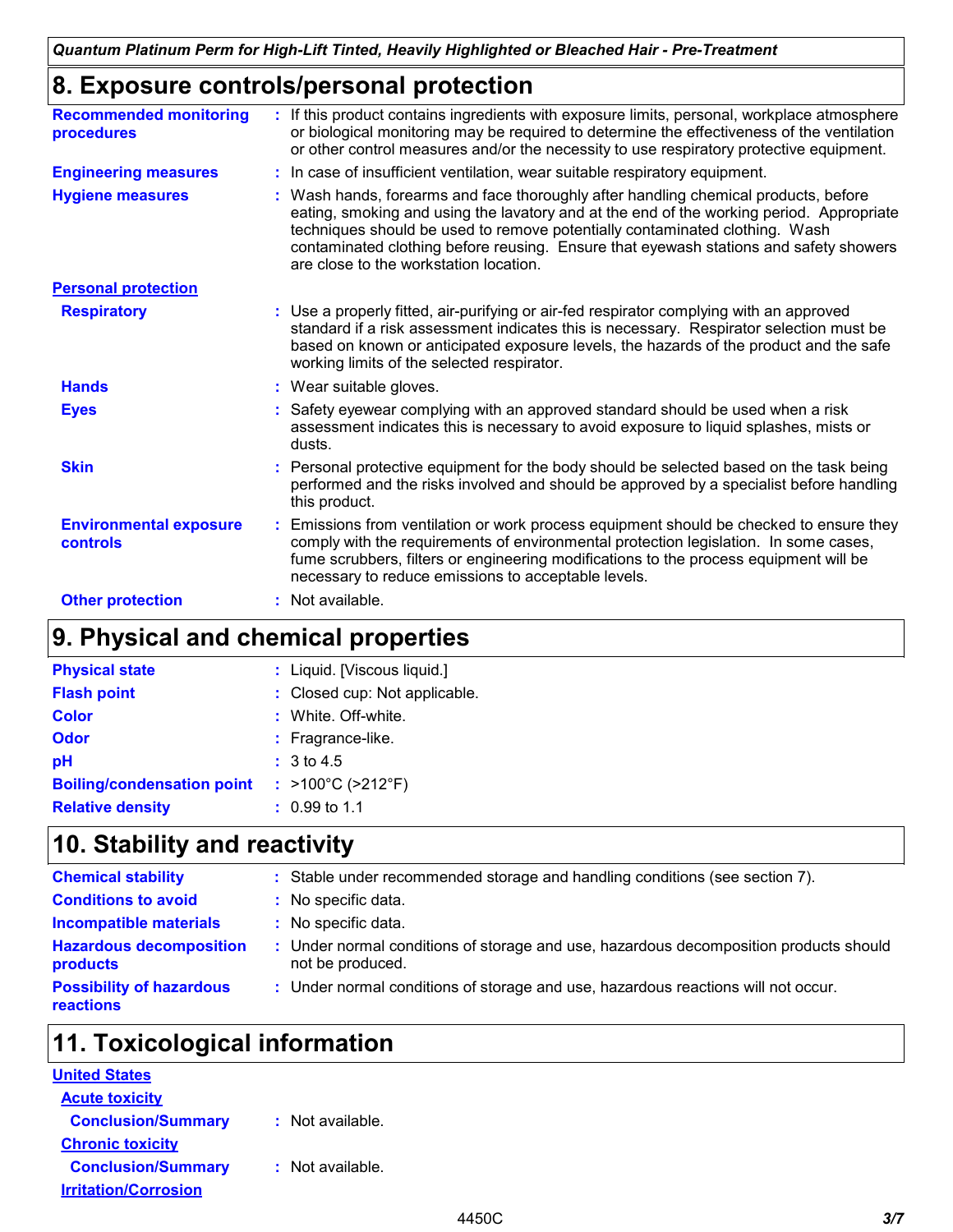# **11. Toxicological information**

| <b>Conclusion/Summary</b>                                | : Not available.          |  |
|----------------------------------------------------------|---------------------------|--|
| <b>Sensitizer</b>                                        |                           |  |
| <b>Conclusion/Summary</b>                                | : Not available.          |  |
| <b>Carcinogenicity</b>                                   |                           |  |
| <b>Conclusion/Summary</b>                                | : No carcinogenic effect. |  |
| <b>Mutagenicity</b>                                      |                           |  |
| <b>Conclusion/Summary</b>                                | : Not available.          |  |
| <b>Teratogenicity</b>                                    |                           |  |
| <b>Conclusion/Summary</b>                                | : Not available.          |  |
| <b>Reproductive toxicity</b>                             |                           |  |
| <b>Conclusion/Summary</b>                                | : Not available.          |  |
| <b>Canada</b>                                            |                           |  |
| <b>Acute toxicity</b>                                    |                           |  |
| <b>Conclusion/Summary</b>                                | : Not available.          |  |
| <b>Chronic toxicity</b>                                  |                           |  |
| <b>Conclusion/Summary</b>                                | : Not available.          |  |
| <b>Irritation/Corrosion</b>                              |                           |  |
| <b>Conclusion/Summary</b>                                | : Not available.          |  |
| <b>Sensitizer</b>                                        |                           |  |
| <b>Conclusion/Summary</b>                                | : Not available.          |  |
| <b>Carcinogenicity</b>                                   |                           |  |
| <b>Conclusion/Summary</b>                                | : Not available.          |  |
| <b>Mutagenicity</b>                                      |                           |  |
| <b>Conclusion/Summary</b>                                | : Not available.          |  |
| <b>Teratogenicity</b>                                    |                           |  |
| <b>Conclusion/Summary</b>                                | : Not available.          |  |
| <b>Reproductive toxicity</b>                             |                           |  |
| <b>Conclusion/Summary</b>                                | : Not available.          |  |
| <b>Mexico</b>                                            |                           |  |
| <b>Acute toxicity</b>                                    |                           |  |
| <b>Conclusion/Summary</b>                                | : Not available.          |  |
| <b>Chronic toxicity</b>                                  |                           |  |
| <b>Conclusion/Summary</b>                                | : Not available.          |  |
| <b>Irritation/Corrosion</b><br><b>Conclusion/Summary</b> | : Not available.          |  |
| <b>Sensitizer</b>                                        |                           |  |
| <b>Conclusion/Summary</b>                                | : Not available.          |  |
| <b>Carcinogenicity</b>                                   |                           |  |
| <b>Conclusion/Summary</b>                                | : Not available.          |  |
| <b>Mutagenicity</b>                                      |                           |  |
| <b>Conclusion/Summary</b>                                | : Not available.          |  |
| <b>Teratogenicity</b>                                    |                           |  |
| <b>Conclusion/Summary</b>                                | : Not available.          |  |
| <b>Reproductive toxicity</b>                             |                           |  |
| <b>Conclusion/Summary</b>                                | : Not available.          |  |
|                                                          |                           |  |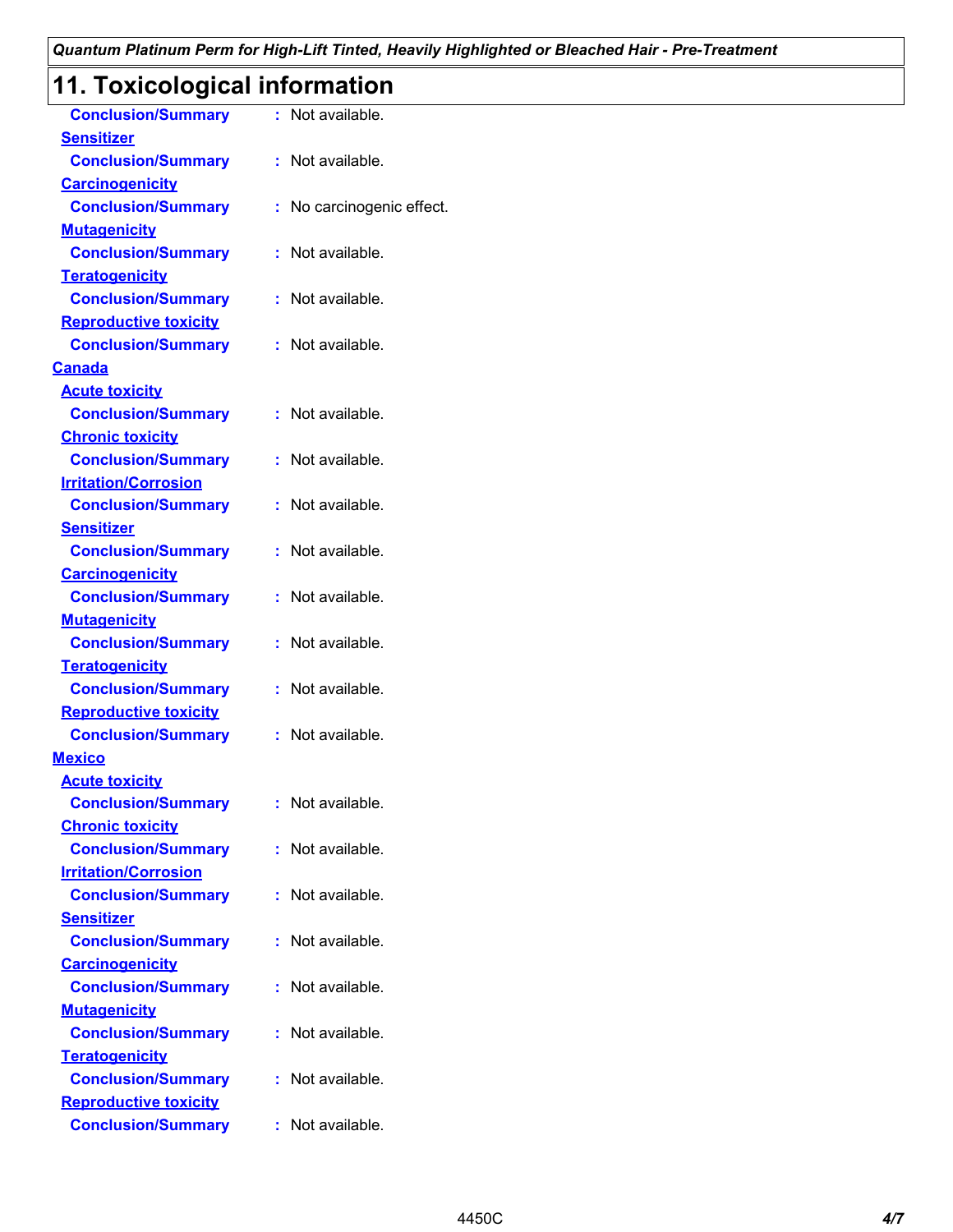# **12. Ecological information**

### **THE FOLLOWING DATA IN THIS SECTION IS SOURCED FROM PUBLICLY AVAILABLE DATABASES AND NOT THE REPRESENTATION OF ANY DATA COLLECTED BY ZOTOS INTERNATIONAL OR ITS AFFILIATES.**

| <b>Ecotoxicity</b>           | : No known significant effects or critical hazards. |
|------------------------------|-----------------------------------------------------|
| <b>United States</b>         |                                                     |
| <b>Aquatic ecotoxicity</b>   |                                                     |
| <b>Conclusion/Summary</b>    | $:$ Not available.                                  |
| Persistence/degradability    |                                                     |
| <b>Conclusion/Summary</b>    | $:$ Not available.                                  |
| Canada                       |                                                     |
| <b>Aquatic ecotoxicity</b>   |                                                     |
| <b>Conclusion/Summary</b>    | : Not available.                                    |
| Persistence/degradability    |                                                     |
| <b>Conclusion/Summary</b>    | $:$ Not available.                                  |
| <u>Mexico</u>                |                                                     |
| <b>Aquatic ecotoxicity</b>   |                                                     |
| <b>Conclusion/Summary</b>    | $:$ Not available.                                  |
| Persistence/degradability    |                                                     |
| <b>Conclusion/Summary</b>    | : Not available.                                    |
| <b>Other adverse effects</b> | : No known significant effects or critical hazards. |
|                              |                                                     |

# **13. Disposal considerations**

| <b>Waste disposal</b>             | Dispose of according to all federal, state and local applicable regulations.                                                                |
|-----------------------------------|---------------------------------------------------------------------------------------------------------------------------------------------|
| <b>Contaminated packaging</b>     | : Waste must be disposed of according to applicable regulations. This material and its<br>container must be disposed of as hazardous waste. |
| <b>Waste residues information</b> | Waste must be disposed of according to applicable regulations. This material and its<br>container must be disposed of as hazardous waste.   |

**Disposal should be in accordance with applicable regional, national and local laws and regulations. Refer to Section 7: HANDLING AND STORAGE and Section 8: EXPOSURE CONTROLS/PERSONAL PROTECTION for additional handling information and protection of employees.**

# **14. Transport information**

| <b>Regulatory</b><br>information       | <b>UN number</b>         | <b>Proper shipping name</b> | <b>Classes</b> | PG* | Label | <b>Additional</b><br>information |
|----------------------------------------|--------------------------|-----------------------------|----------------|-----|-------|----------------------------------|
| <b>DOT Classification</b>              | <b>Not</b><br>regulated. | $\overline{\phantom{0}}$    |                |     |       |                                  |
| <b>TDG Classification</b>              | <b>Not</b><br>regulated. |                             |                |     |       |                                  |
| <b>Mexico</b><br><b>Classification</b> | <b>Not</b><br>regulated. |                             |                |     |       |                                  |
| <b>ADR/RID Class</b>                   | <b>Not</b><br>regulated. |                             |                |     |       |                                  |
| <b>IMDG Class</b>                      | Not<br>regulated.        | $\overline{\phantom{0}}$    |                |     |       |                                  |
| <b>IATA-DGR Class</b>                  | <b>Not</b><br>regulated. | -                           |                |     |       |                                  |

PG\* : Packing group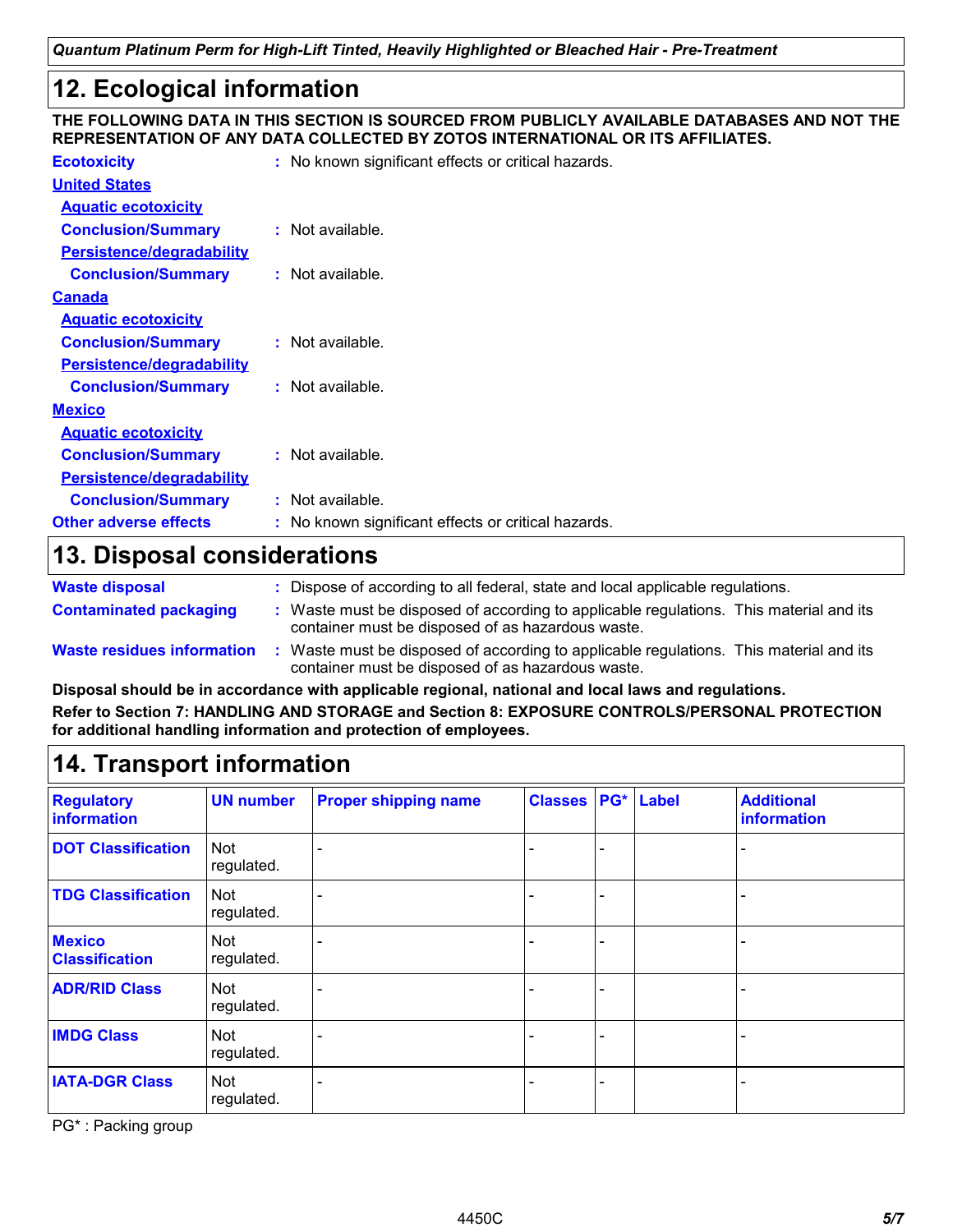# **15. Regulatory information**

| : Irritating material<br>: TSCA : Exempt<br>SARA 302/304/311/312 extremely hazardous substances: No products were found.<br>SARA 302/304 emergency planning and notification: No products were found.<br>SARA 302/304/311/312 hazardous chemicals: No products were found.<br>SARA 311/312 MSDS distribution - chemical inventory - hazard identification: No<br>products were found.<br>: Not listed |
|-------------------------------------------------------------------------------------------------------------------------------------------------------------------------------------------------------------------------------------------------------------------------------------------------------------------------------------------------------------------------------------------------------|
|                                                                                                                                                                                                                                                                                                                                                                                                       |
|                                                                                                                                                                                                                                                                                                                                                                                                       |
|                                                                                                                                                                                                                                                                                                                                                                                                       |
|                                                                                                                                                                                                                                                                                                                                                                                                       |
|                                                                                                                                                                                                                                                                                                                                                                                                       |
| <b>Clean Air Act Section 602 : Not listed</b>                                                                                                                                                                                                                                                                                                                                                         |
| : Not listed                                                                                                                                                                                                                                                                                                                                                                                          |
| : Not listed                                                                                                                                                                                                                                                                                                                                                                                          |
| : Not listed                                                                                                                                                                                                                                                                                                                                                                                          |
|                                                                                                                                                                                                                                                                                                                                                                                                       |
| : None of the components are listed.                                                                                                                                                                                                                                                                                                                                                                  |
| : None of the components are listed.                                                                                                                                                                                                                                                                                                                                                                  |
| : None of the components are listed.                                                                                                                                                                                                                                                                                                                                                                  |
| : None of the components are listed.                                                                                                                                                                                                                                                                                                                                                                  |
|                                                                                                                                                                                                                                                                                                                                                                                                       |
|                                                                                                                                                                                                                                                                                                                                                                                                       |

CALIFORNIA PROPOSITION 65: The following statement is made in order to comply with the California Safe Drinking Water and Toxic Enforcement Act of 1986. This product is not known to the State of California to cause cancer.

### **Canada**

**Canadian lists**

**Canada inventory :** Not determined.

**This product has been classified in accordance with the hazard criteria of the Controlled Products Regulations and the MSDS contains all the information required by the Controlled Products Regulations.**

### **Mexico**

| <b>Classification</b>                                                              | ٠<br>٠ |                                                                             |
|------------------------------------------------------------------------------------|--------|-----------------------------------------------------------------------------|
|                                                                                    |        | <b>Flammability</b><br><b>Health</b><br><b>Reactivity</b><br><b>Special</b> |
| <b>International regulations</b>                                                   |        |                                                                             |
| <b>Chemical Weapons</b><br><b>Convention List Schedule I</b><br><b>Chemicals</b>   | ÷.     | Not listed                                                                  |
| <b>Chemical Weapons</b><br><b>Convention List Schedule</b><br><b>Il Chemicals</b>  | ÷.     | Not listed                                                                  |
| <b>Chemical Weapons</b><br><b>Convention List Schedule</b><br><b>III Chemicals</b> | ÷.     | Not listed                                                                  |